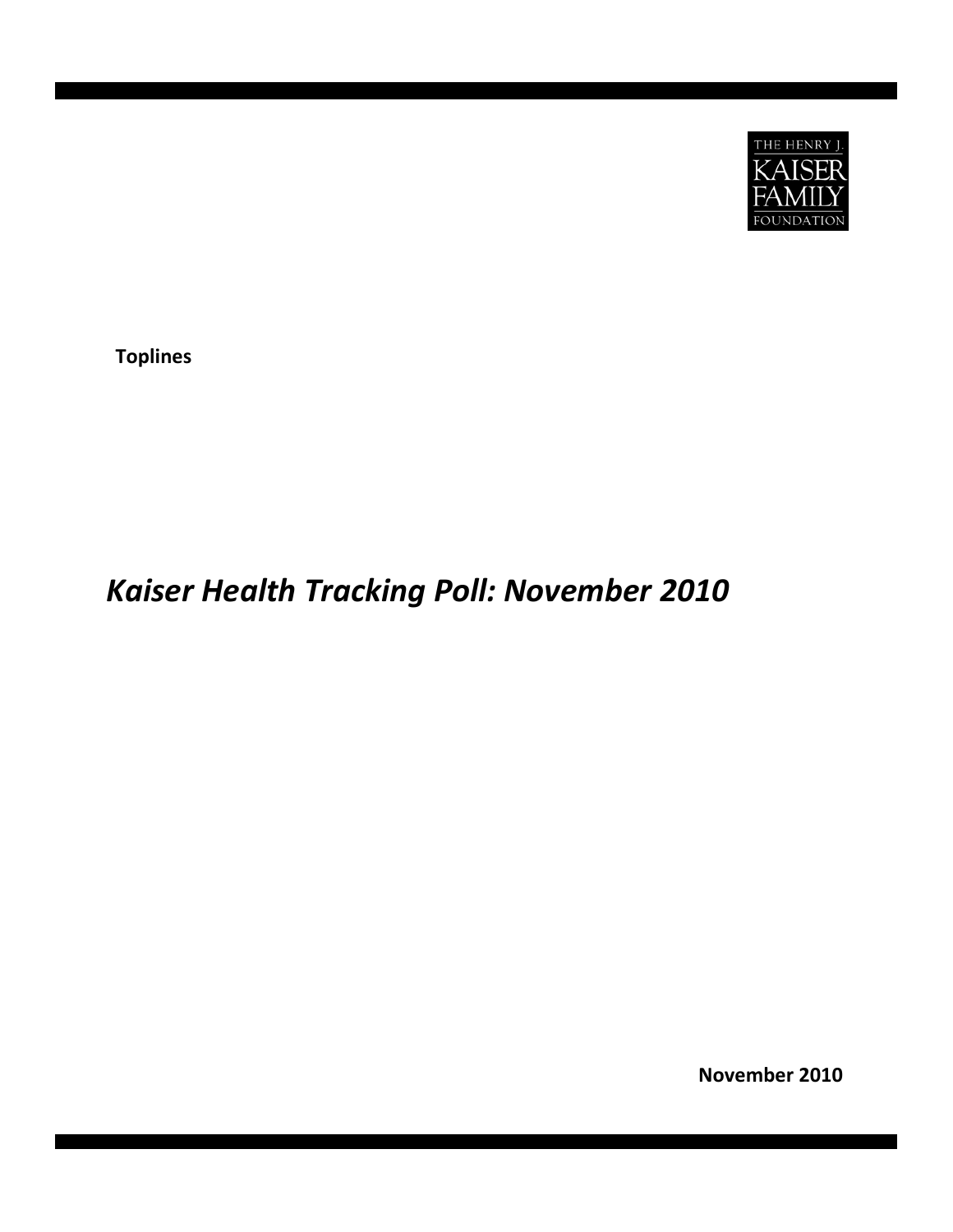### Methodology

This *Kaiser Health Tracking Poll* was designed and analyzed by public opinion researchers at the Kaiser Family Foundation led by Mollyann Brodie, Ph.D., including Liz Hamel, Claudia Deane, Sarah Cho, Bianca DiJulio, and Theresa Boston. The survey was conducted November 3 through November 6, 2010, among a nationally representative random sample of 1,502 adults ages 18 and older, including 1,017 adults who say they voted in the mid-term elections. Telephone interviews conducted by landline (1,000) and cell phone (502, including 252 who had no landline telephone) were carried out in English and Spanish by Princeton Survey Research Associates. The number of respondents and the margin of sampling error for key subgroups are presented in the table below. For results based on other subgroups, the margin of sampling error may be higher. Note that sampling error is only one of many potential sources of error in this or any other public opinion poll.

|                          | Number of respondents | Margin of sampling error |
|--------------------------|-----------------------|--------------------------|
| Total                    | 1,502                 | +/- 3 percentage points  |
| Voters                   | 1.017                 | +/- 3 percentage points  |
| <b>Democratic Voters</b> | 418                   | +/- 5 percentage points  |
| <b>Republican Voters</b> | 481                   | +/- 5 percentage points  |
| Non-Voters               | 485                   | +/- 5 percentage points  |

"Democratic voters" refers to those who said they voted for the Democratic candidate for the House of Representatives in their district, and "Republican voters" refers to those who reported voting for the Republican candidate. In this survey, 59 percent of the public overall reported voting in the midterm election, which is much higher than the estimated 41.5 percent of the voting-eligible population that actually turned out to vote. Vote over‐reporting is common in public opinion surveys, and is a particular concern for data quality if one party's supporters over-report at higher rates than the other party's supporters. In this survey, 43 percent of voters reported voting for the Democratic candidate for Congress and 46 percent for the Republican (2 percent said they voted for some other candidate, 3 percent said they didn't remember, and 6 percent refused to say). If these responses are re‐calculated based on those who reported a vote, then 47 percent report voting for the Democrat and 51 percent for the Republican. This is close to the current estimates of the national vote count of 45 percent Democrat, 52 percent Republican. The demographic profile of voters by age and gender in this survey is also similar to national exit polls.

Trends in this document come from surveys listed on the last page.

Values less than 0.5% are indicated by an asterisk (\*).

"VOL" indicates that a response was volunteered by respondent, not an explicitly offered choice.

Due to rounding, percentages may not add to 100.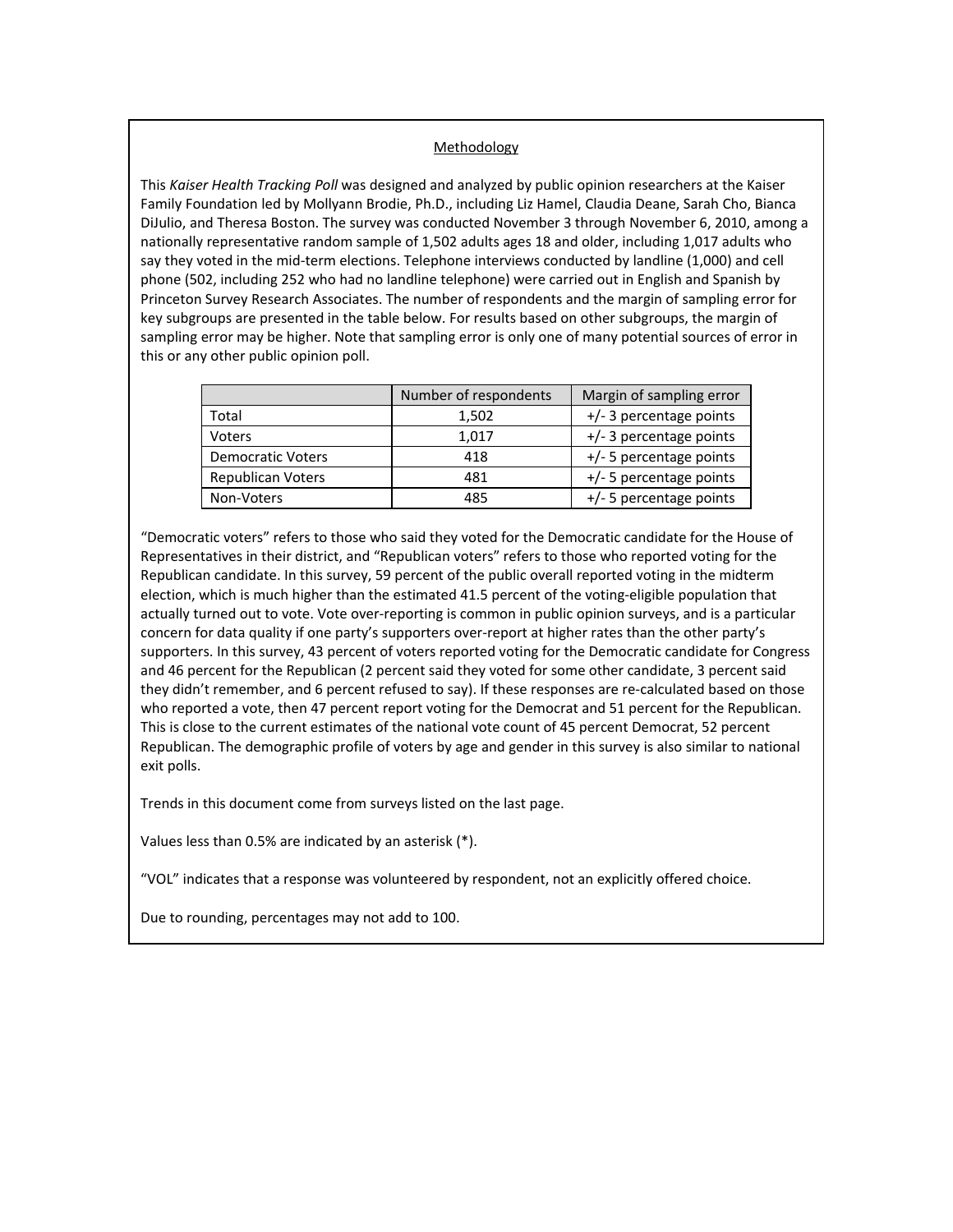1. Some people are registered to vote and others are not. Are you currently registered to vote at your present address?

|                    | Total | Voters | Dem. Voters | Rep. Voters | Non-Voters |
|--------------------|-------|--------|-------------|-------------|------------|
| Yes                | 79    | 100    | 100         | 100         | 48         |
| No                 |       |        |             |             |            |
| Don't know/Refused |       |        |             |             |            |

## **VOTER SECTION**

2. Thinking now about the elections that took place this past Tuesday, did you happen to vote in the election for Congress, including voting by mail, early voting, or absentee ballot before the election, or did things come up that kept you from voting?

*Based on Registered Voters*

| basca on negisterea voters         |            |            |             |             |            |
|------------------------------------|------------|------------|-------------|-------------|------------|
|                                    | Total      | Voters     | Dem. Voters | Rep. Voters | Non-Voters |
| Yes, voted                         | 75         | 100        | 100         | 100         | 0          |
| No, did not vote                   | 25         | $\Omega$   | 0           | 0           | 100        |
| Don't know/Don't remember          | O          |            |             |             |            |
| Refused                            |            |            |             |             | O          |
|                                    | $(n=1255)$ | $(n=1017)$ | $(n=418)$   | $(n=481)$   | $(n=238)$  |
|                                    |            |            |             |             |            |
| <b>Based on Total respondents</b>  |            |            |             |             |            |
|                                    | Total      | Voters     | Dem. Voters | Rep. Voters | Non-Voters |
| Yes, registered                    | 79         | 100        | 100         | 100         | 48         |
| Yes, voted                         | 59         | 100        | 100         | 100         |            |
| No, did not vote                   | 20         |            |             |             | 48         |
| Don't know/Don't remember if voted | 0          |            |             |             |            |
| Refused                            | 0          | 0          |             | 0           |            |
| Not registered                     | 21         |            | 0           | 0           | 52         |

3. In the election for the U.S. House of Representatives in your district, did you happen to vote for the (Democratic) candidate or the (Republican) candidate? (ROTATE VERBIAGE IN PARENTHESES)

| <b>Based on Voters</b>           |          |             |             |
|----------------------------------|----------|-------------|-------------|
|                                  | Voters   | Dem. Voters | Rep. Voters |
| The Democratic candidate         | 43       | 100         |             |
| The Republican candidate         | 46       |             | 100         |
| (VOL.) Some other candidate      | 2        |             | 0           |
| (VOL.) Didn't vote for Congress  | *        |             | 0           |
| (VOL.) Don't know/Don't remember | 3        |             | 0           |
| Refused                          | 6        |             |             |
|                                  | (n=1017) | $(n=418)$   | (n=481)     |

|                                    | Voters | Dem. Voters | Rep. Voters |
|------------------------------------|--------|-------------|-------------|
| The Democratic candidate           | 47     | 100         |             |
| The Republican candidate           | 51     |             | 100         |
| (DO NOT READ) Some other candidate |        |             |             |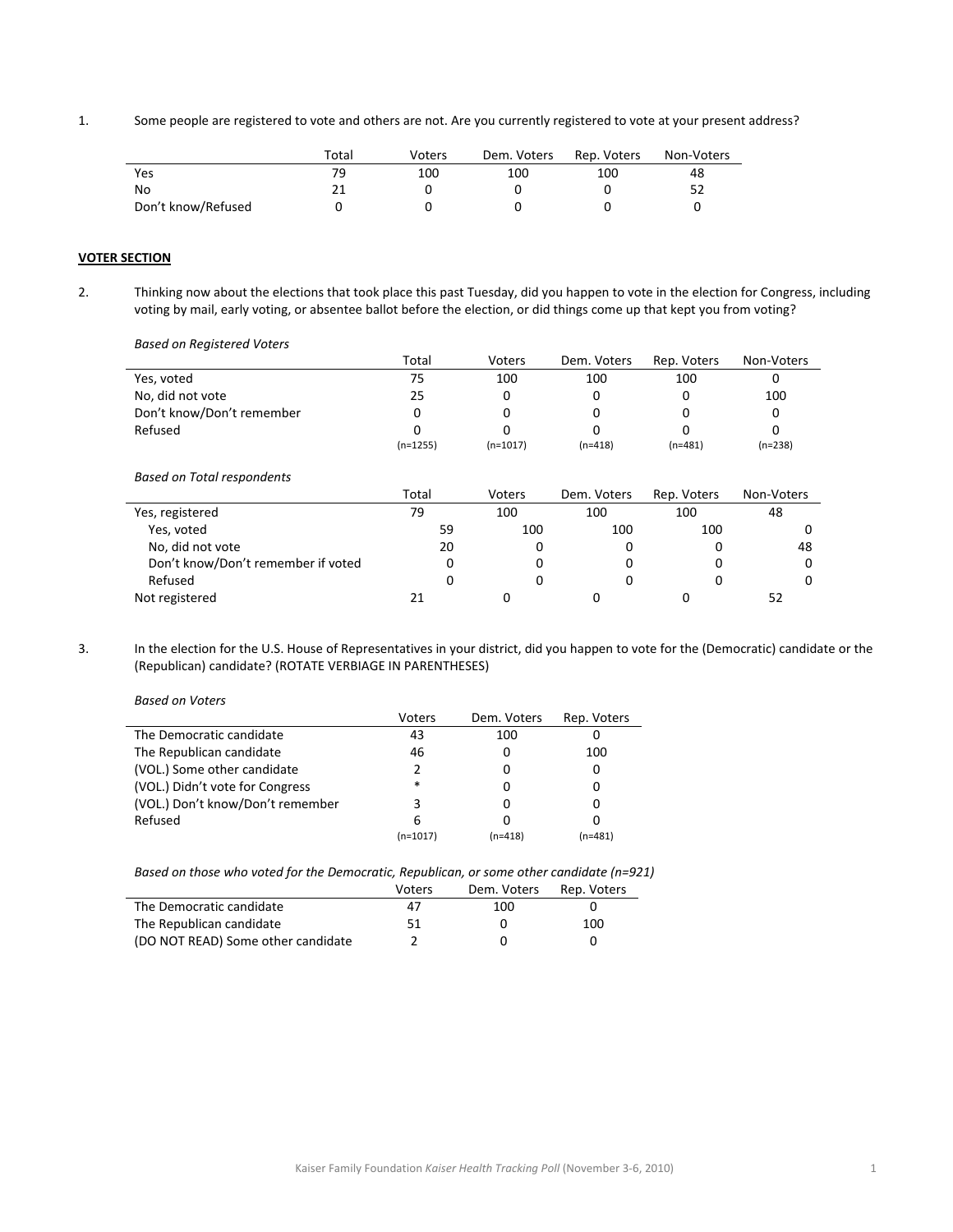Q4. What ONE factor mattered most to you in deciding how you voted in the Congressional election? (OPEN-END.)

*Based on Voters*

| First mention only                                  | Voters         | Dem. Voters | Rep. Voters    |
|-----------------------------------------------------|----------------|-------------|----------------|
| Economy/Jobs                                        | 15             | 11          | 18             |
| Vote for/against a particular party (NET)           | 18             | 23          | 16             |
| Pro-Obama                                           | 1              | 3           | *              |
| Anti-Obama                                          | 2              | *           | 4              |
| Pro-Republican                                      | 2              | 0           | 4              |
| Anti-Republican                                     | 3              | 6           | 0              |
| Pro-Democrat                                        | 4              | 10          | 0              |
| Anti-Democrat                                       | 2              | *           | 4              |
| Vote for party (general)                            | 3              | 3           | 4              |
| Candidate attributes/performance                    | 15             | 17          | 12             |
| Health care/Health care reform/Medicare             | 7              | 6           | 8              |
| Budget deficit/Government spending                  | 4              | 1           | 7              |
| Dissatisfied with government/ way Washington works  | 5              | 3           | 6              |
| <b>Taxes</b>                                        | 2              | 2           | $\overline{2}$ |
| General direction of the country                    | $\overline{2}$ | 1           | 4              |
| Size of government                                  | $\overline{2}$ | 0           | 4              |
| Education                                           | 1              | 2           | 0              |
| Social issues (Abortion, Gay marriage)              | 2              | 1           | 3              |
| Local/State issues                                  | 1              | 1           | 1              |
| Immigration                                         | 1              | 1           | *              |
| War in Afghanistan                                  | *              | *           | 0              |
| Social Security/Seniors issues (excluding Medicare) | *              | *           | 1              |
| Energy policy/Global warming                        | $\Omega$       | 0           | 0              |
| Terrorism/Homeland security                         | *              | 0           | *              |
| Negative campaigning                                | *              | *           | 1              |
| Balance of power                                    | *              | *           | $\ast$         |
| Other                                               | 9              | 11          | 6              |
| No particular issues/Everything                     | 12             | 14          | 7              |
| Don't know/Refused                                  | 4              | 5           | 3              |
|                                                     | $(n=1017)$     | $(n=418)$   | $(n=481)$      |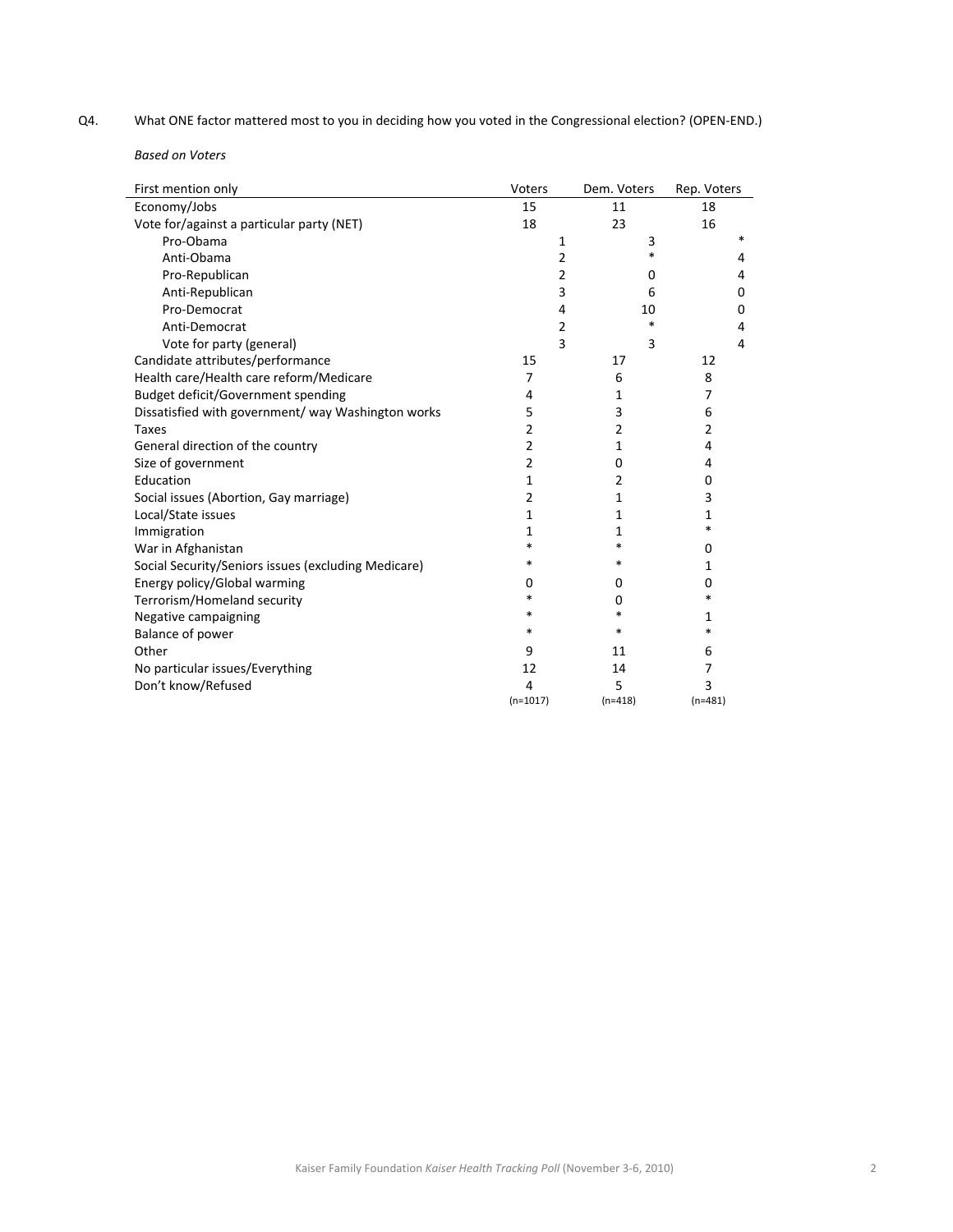Q4/5. What ONE factor mattered most to you in deciding how you voted in the Congressional election? (OPEN-END.) What would you say was the SECOND most important factor to your vote? (OPEN‐END.)

*Based on Voters*

*Based on Voters*

| <b>Total Mentions</b>                               | Voters     | Dem. Voters | Rep. Voters    |
|-----------------------------------------------------|------------|-------------|----------------|
| Economy/Jobs                                        | 29         | 24          | 34             |
| Vote for/against a particular party (NET)           | 25         | 30          | 23             |
| Pro-Obama                                           | 2          | 5           | *              |
| Anti-Obama                                          | 3          | *           | 5              |
| Pro-Republican                                      | 4          | *           | 8              |
| Anti-Republican                                     | 4          | 9           | 0              |
| Pro-Democrat                                        | 6          | 14          | $\ast$         |
| Anti-Democrat                                       | 4          | *           | 8              |
| Vote for party (general)                            | 5          | 4           | 6              |
| Candidate attributes/performance                    | 21         | 25          | 17             |
| Health care/Health care reform/Medicare             | 17         | 13          | 21             |
| Budget deficit/Government spending                  | 9          | 3           | 15             |
| Dissatisfied with government/way Washington works   | 8          | 4           | 12             |
| <b>Taxes</b>                                        | 5          | 4           | 6              |
| General direction of the country                    | 3          | 1           | 4              |
| Size of government                                  | 3          | 0           | 7              |
| Education                                           | 3          | 4           | 1              |
| Social issues (Abortion, Gay marriage)              | 3          | 3           | 4              |
| Immigration                                         | 2          | 1           | $\overline{2}$ |
| Local/State issues                                  | 2          | 3           | $\overline{2}$ |
| War in Afghanistan                                  | 1          | 1           | 1              |
| Social Security/Seniors issues (excluding Medicare) | 1          | 1           | 1              |
| Energy policy/Global warming                        | 1          | 1           | $\ast$         |
| Terrorism/Homeland security                         | 1          | $\ast$      | 1              |
| Negative campaigning                                | 1          | 1           | 1              |
| Balance of power                                    | 1          | $\ast$      | $\overline{2}$ |
| Other                                               | 16         | 19          | 12             |
| No particular issues/Everything                     | 12         | 14          | 7              |
| Don't know/Refused                                  | 4          | 5           | 3              |
|                                                     | $(n=1017)$ | $(n=418)$   | $(n=481)$      |

*Percentages will add to more than 100 due to multiple responses.*

6. What made the biggest difference in how you voted for Congress in your district: (specific national issues), (local or state issues), (the candidate's character and experience), or (the direction of the nation as a whole)? [ROTATE TERMS IN PARENTHESES]

|                                                               | <b>Voters</b> | Dem. Voters | Rep. Voters |
|---------------------------------------------------------------|---------------|-------------|-------------|
| Direction of the nation as a whole                            | 39            | 29          | 51          |
| Candidate's character and experience                          | 19            | 25          | 13          |
| Specific national issues                                      | 17            | 17          | 17          |
| Local or state issues                                         | 17            | 21          | 13          |
| (VOL.) All                                                    | 4             | 4           | 4           |
| (VOL.) None/other                                             |               | 3           |             |
| (VOL.) Don't vote, not registered to vote, don't plan to vote | $\ast$        | *           | 0           |
| Don't know/Refused                                            |               |             |             |
|                                                               | $(n=1017)$    | (n=418)     | $(n=481)$   |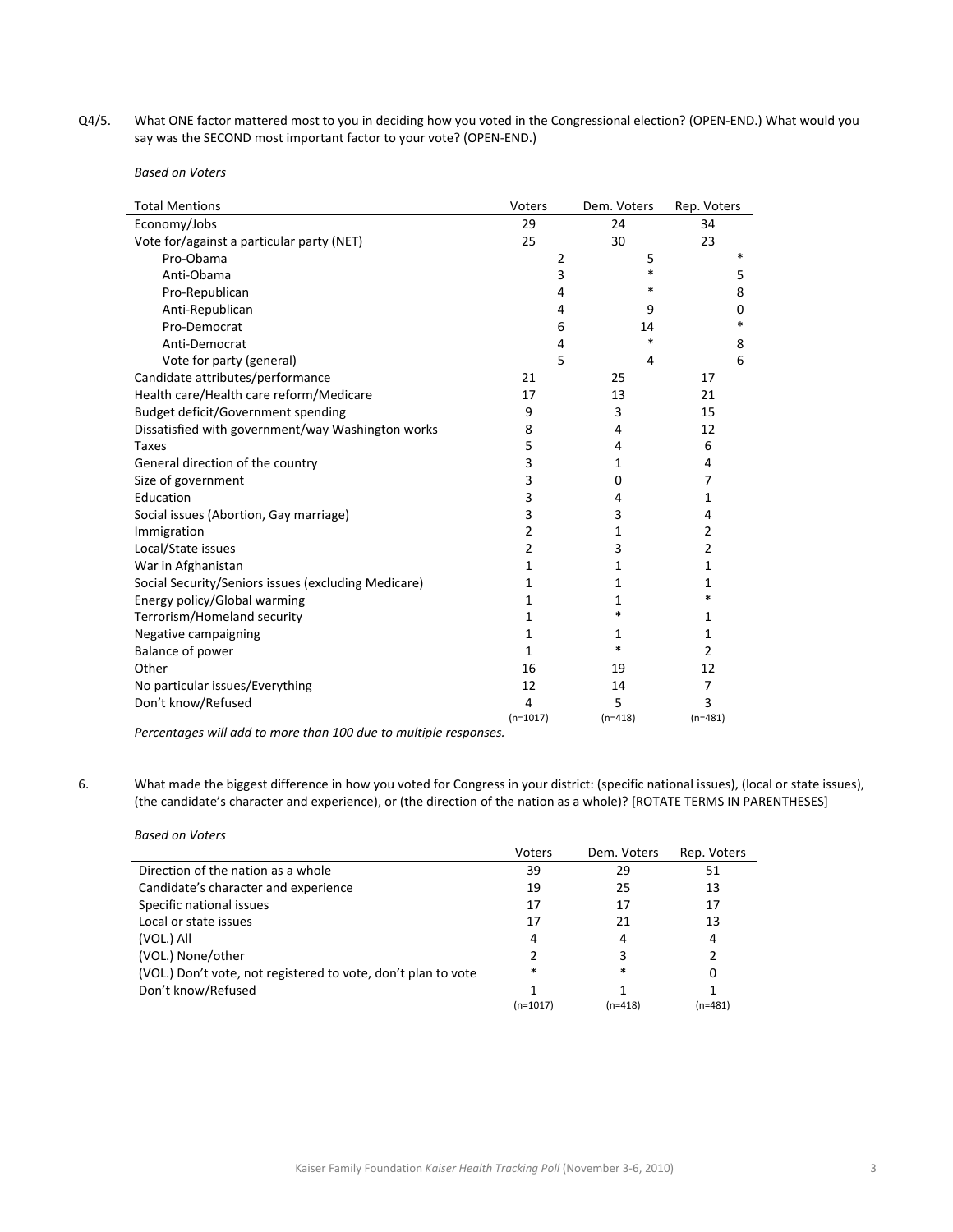7. As you may know, a new health reform bill was signed into law earlier this year. Given what you know about the new health reform law, do you have a generally (favorable) or generally (unfavorable) opinion of it? [ROTATE TERMS IN PARENTHESES] [GET ANSWER THEN ASK: Is that a very (favorable/unfavorable) or somewhat (favorable/unfavorable) opinion?)

|                   | Very      | Somewhat  | Somewhat    | Very        | Don't know/ |
|-------------------|-----------|-----------|-------------|-------------|-------------|
|                   | favorable | favorable | unfavorable | unfavorable | Refused     |
| 11/10 Total       | 19        | 23        | 12          | 28          | 18          |
| 11/10 Voters      | 20        | 22        | 12          | 37          | 10          |
| 11/10 Dem. Voters | 40        | 37        | 6           | 5           | 12          |
| 11/10 Rep. Voters | 3         | 8         | 17          | 65          | 7           |
| 11/10 Non-Voters  | 17        | 25        | 12          | 16          | 31          |
|                   |           |           |             |             |             |
| 10/10 Total       | 18        | 24        | 15          | 29          | 15          |
| 09/10 Total       | 19        | 30        | 15          | 25          | 11          |
| 08/10 Total       | 19        | 24        | 13          | 32          | 12          |
| 07/10 Total       | 21        | 29        | 10          | 25          | 14          |
| 06/10 Total       | 20        | 28        | 16          | 25          | 10          |
| 05/10 Total       | 14        | 27        | 12          | 32          | 14          |
| 04/10 Total $^1$  | 23        | 23        | 10          | 30          | 14          |

8. Would you say your unfavorable view is more about (the specifics of what the health reform law does), or more about (what the health reform law says about the general direction of Washington)? [ROTATE VERBIAGE IN PARENTHESES]

*Based on those who have an unfavorable view of the new health reform law*

|                                                                              |           |           | Dem.                | Rep.          | Non-      |
|------------------------------------------------------------------------------|-----------|-----------|---------------------|---------------|-----------|
|                                                                              | Total     | Voters    | Voters <sup>-</sup> | <b>Voters</b> | Voters    |
| The specifics of what the health reform law does                             | 45        | 42        |                     | 44            | 51        |
| What the health reform law says about the general<br>direction of Washington | 33        | 38        |                     | 36            | 21        |
| (VOL.) Both equally                                                          | 14        | 14        |                     | 15            | 14        |
| (VOL.) Something else                                                        | 4         | 3         |                     |               |           |
| Don't know/Refused                                                           |           | 4         |                     |               | 8         |
|                                                                              | $(n=655)$ | $(n=510)$ | $(n=54)$            | $(n=394)$     | $(n=145)$ |

*Based on Total Respondents*

|                                                                              |       |        | Dem.   | Rep.   | Non-   |
|------------------------------------------------------------------------------|-------|--------|--------|--------|--------|
|                                                                              | Total | Voters | Voters | Voters | Voters |
| Favorable view of health reform                                              | 42    | 42     | 77     | 11     | 42     |
| Unfavorable view of health reform (NET)                                      | 40    | 49     | 11     | 82     | 28     |
| The specifics of what the health reform law does                             | 18    | 20     | 4      | 36     | 14     |
| What the health reform law says about the<br>general direction of Washington | 13    | 18     | 6      | 29     | 6      |
| (VOL.) Both equally                                                          | 6     |        | $\ast$ | 12     |        |
| (VOL.) Something else                                                        |       |        | *      |        |        |
| Don't know/Refused                                                           |       |        |        |        |        |
| Don't know/Refused                                                           | 18    | 10     | 12     |        | 31     |

Number too small to reliably show responses for Dem Voters.

<sup>1</sup> April 2010 trend wording was "[President Obama did sign a health reform bill into law last month…] Given what you know about the new health reform law, do you have a generally (favorable) or generally (unfavorable) opinion of it? (Is that a very favorable/unfavorable or somewhat favorable/unfavorable opinion?)" <sup>2</sup>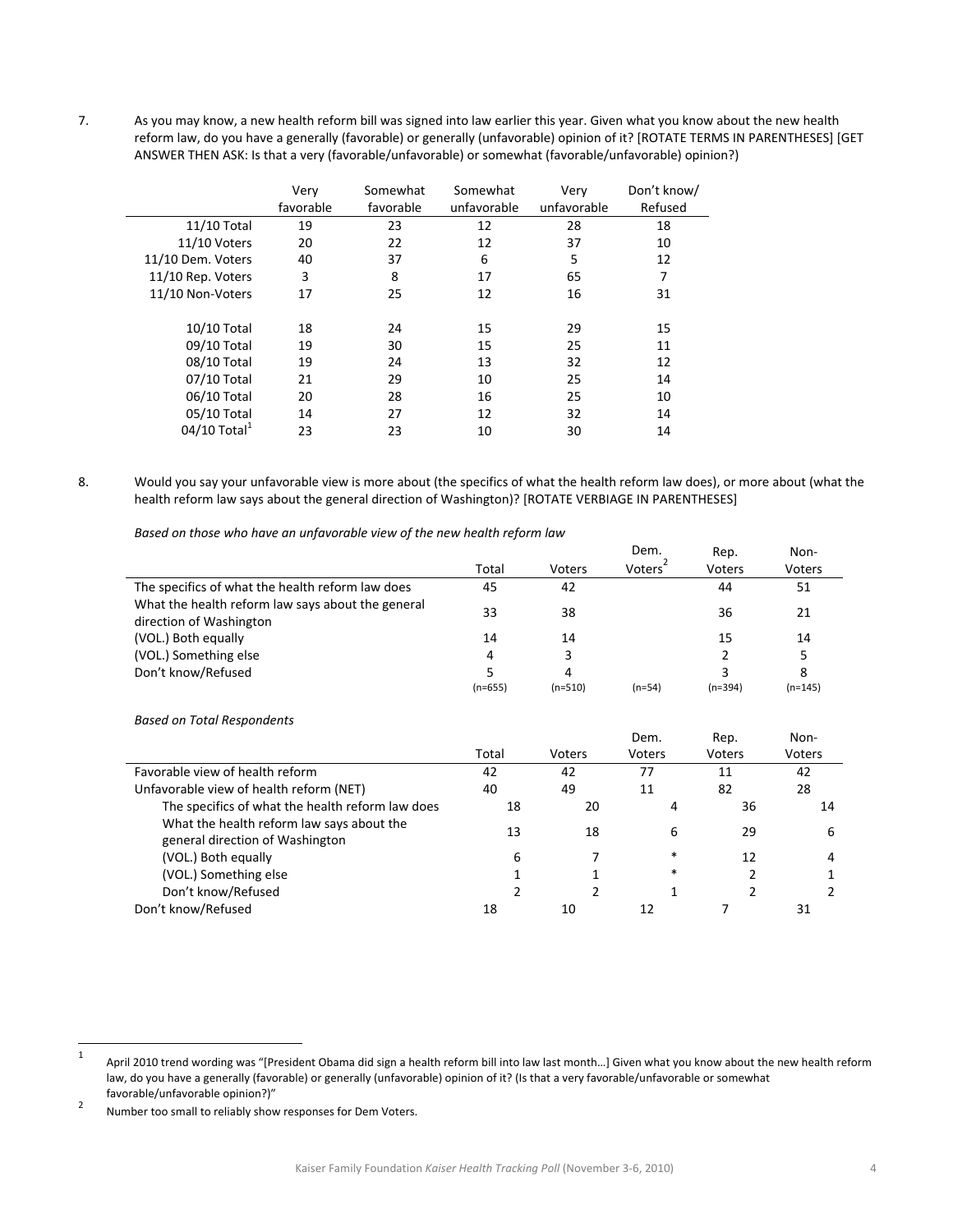9. Do you think (INSERT AND RANDOMIZE) will be (better off) or (worse off) under the new health reform law, or don't you think it will make much difference? (ROTATE OPTIONS IN PARENTHESES ACROSS INTERVIEWS, BUT NOT WITHIN SAME INTERVIEW) [READ IF NECESSARY: "Will (INSERT ITEM) be better off or worse off under the new health reform law, or don't you think it will make much difference?]

|    |                          |                |           | Not much   | (VOL.)  | Don't know/ |
|----|--------------------------|----------------|-----------|------------|---------|-------------|
|    |                          | Better off     | Worse off | difference | Depends | Refused     |
| a. | You and your family      |                |           |            |         |             |
|    | 11/10 Total              | 25             | 31        | 34         |         | 9           |
|    | 11/10 Voters             | 24             | 40        | 29         |         | 7           |
|    | 11/10 Dem. Voters        | 47             | 10        | 37         |         | 6           |
|    | 11/10 Rep. Voters        | $\overline{7}$ | 68        | 20         |         | 6           |
|    | 11/10 Non-Voters         | 27             | 19        | 41         |         | 12          |
|    | 10/10 Total              | 31             | 29        | 32         |         | 7           |
|    | 09/10 Total              | 32             | 28        | 33         |         | 7           |
|    | 08/10 Total              | 29             | 30        | 36         |         | 5           |
|    | 07/10 Total              | 32             | 29        | 33         |         | 6           |
|    | 06/10 Total              | 28             | 28        | 39         |         | 5           |
|    | 05/10 Total              | 29             | 30        | 32         |         | 9           |
|    | 04/10 Total              | 31             | 32        | 30         |         | 8           |
|    | 03/10 Total <sup>3</sup> | 35             | 32        | 28         | 2       | 3           |
|    | 02/10 Total              | 34             | 32        | 26         | 3       | 5           |
|    | 01/10 Total              | 32             | 33        | 29         | 3       | 4           |
|    | 12/09 Total              | 35             | 27        | 32         | 3       | 3           |
|    | 11/09 Total              | 42             | 24        | 27         | 3       | 4           |
|    | 10/09 Total              | 41             | 27        | 28         | 2       | 3           |
|    | 09/09 Total              | 42             | 23        | 28         | 4       | 3           |
|    | 08/09 Total              | 36             | 31        | 27         | 2       | 4           |
|    | 07/09 Total              | 39             | 21        | 32         | 4       | 3           |
|    | 06/09 Total              | 39             | 16        | 36         | 3       | 5           |
|    | 04/09 Total              | 43             | 14        | 36         | 4       | 4           |
|    | 02/09 Total              | 38             | 11        | 43         | 4       | 3           |

*Q9. Continued on next page*

<sup>3</sup> Trend wording before April 2010 was "Do you think (INSERT) would be (better off) or (worse off) if the president and Congress passed health care reform, or don't you think it would make much difference?"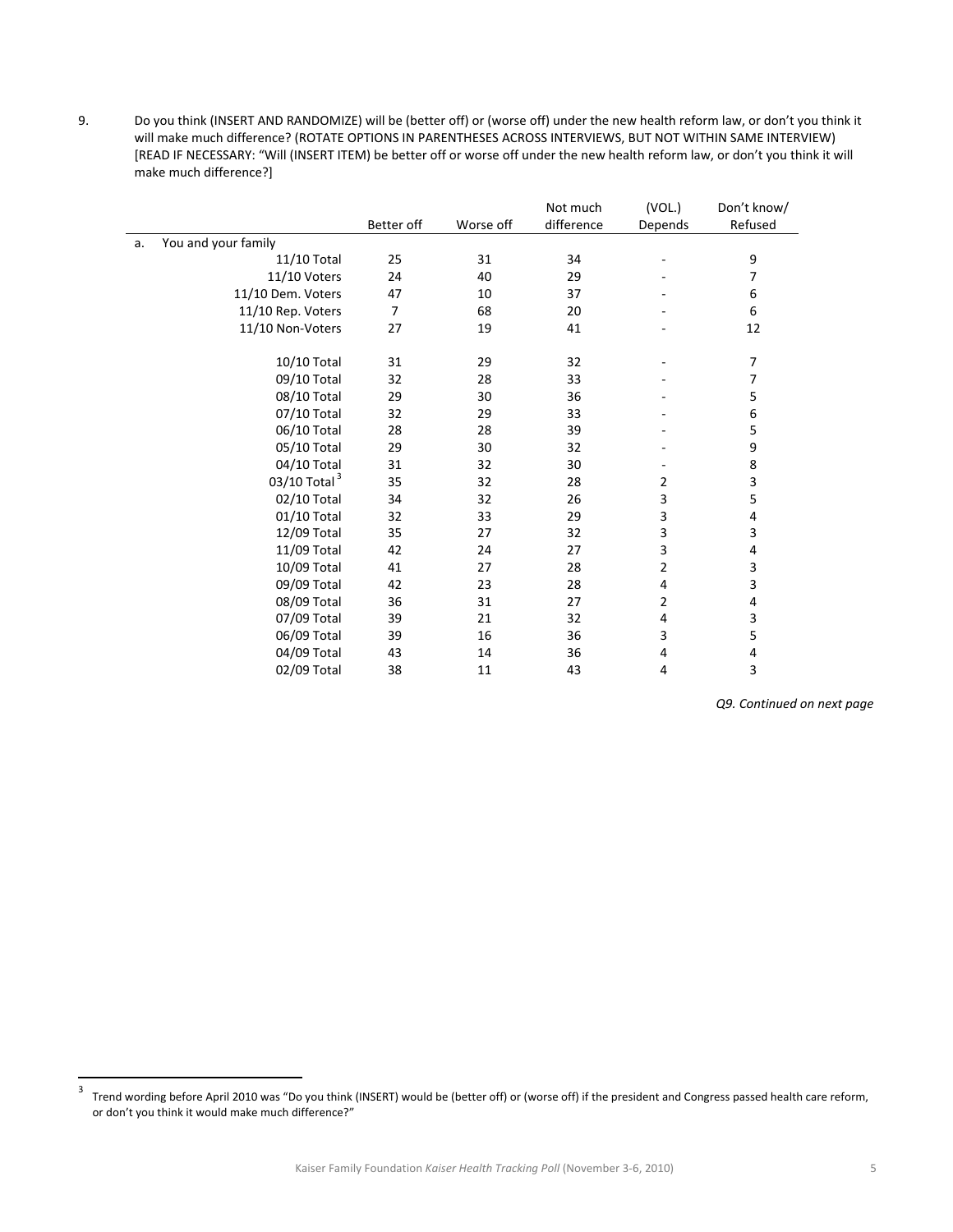|    |                        |            |           | Not much   | (VOL.)  | Don't know/             |
|----|------------------------|------------|-----------|------------|---------|-------------------------|
|    |                        | Better off | Worse off | difference | Depends | Refused                 |
| b. | The country as a whole |            |           |            |         |                         |
|    | 11/10 Total            | 38         | 36        | 16         |         | 10                      |
|    | 11/10 Voters           | 37         | 44        | 12         |         | 7                       |
|    | 11/10 Dem. Voters      | 69         | 9         | 16         |         | 6                       |
|    | 11/10 Rep. Voters      | 10         | 76        | 9          |         | 5                       |
|    | 11/10 Non-Voters       | 38         | 24        | 22         |         | 16                      |
|    |                        |            |           |            |         |                         |
|    | 10/10 Total            | 39         | 34        | 18         |         | 9                       |
|    | 09/10 Total            | 42         | 34        | 15         |         | 9                       |
|    | 08/10 Total            | 39         | 37        | 18         |         | 6                       |
|    | 07/10 Total            | 43         | 35        | 15         |         | 7                       |
|    | 06/10 Total            | 42         | 32        | 19         |         | 6                       |
|    | 05/10 Total            | 43         | 35        | 13         |         | 9                       |
|    | 04/10 Total            | 45         | 35        | 11         |         | 9                       |
|    | 03/10 Total            | 45         | 34        | 14         | 3       | 4                       |
|    | 02/10 Total            | 45         | 34        | 12         | 4       | 5                       |
|    | 01/10 Total            | 42         | 37        | 12         | 3       | 5                       |
|    | 12/09 Total            | 45         | 31        | 17         | 4       | $\overline{\mathbf{3}}$ |
|    | 11/09 Total            | 54         | 27        | 11         | 3       | 5                       |
|    | 10/09 Total            | 53         | 28        | 12         | 2       | 4                       |
|    | 09/09 Total            | 53         | 26        | 14         | 4       | 4                       |
|    | 08/09 Total            | 45         | 34        | 14         | 3       | 4                       |
|    | 07/09 Total            | 51         | 23        | 16         | 4       | 6                       |
|    | 06/09 Total            | 57         | 16        | 19         | 3       | 5                       |
|    | 04/09 Total            | 56         | 15        | 21         | 3       | 5                       |
|    | 02/09 Total            | 59         | 12        | 19         | 5       | 5                       |

*Q9. continued*

10. Thinking about this election, overall, how much did the candidates running in your area discuss the health reform law during their campaigns? A lot, some, only a little, or not at all?

|                    | Total | Voters | Dem. Voters | Rep. Voters | Non-Voters |
|--------------------|-------|--------|-------------|-------------|------------|
| A lot              | 16    | 19     |             | 22          | 12         |
| Some               | 26    | 30     | 28          | 35          | 20         |
| Only a little      | 30    | 30     | 33          | 26          | 31         |
| Not at all         | 17    | 15     | 17          | 13          | 19         |
| Don't know/Refused | 11    |        |             |             | 19         |

11. Which of the following comes closest to your view of what lawmakers in Washington should do with the new health reform law (READ AND ROTATE):

|                                     | Total | Voters | Dem. Voters | Rep. Voters | Non-Voters |
|-------------------------------------|-------|--------|-------------|-------------|------------|
| They should leave the law as it is  | 19    | 15     | 25          |             | 25         |
| They should expand the law          | 21    | 21     | 42          |             | 21         |
| They should repeal parts of the law | 25    | 24     |             | 30          | 26         |
| They should repeal the entire law   | 24    | 32     |             | 54          | 14         |
| Don't know/Refused                  |       |        |             |             | 15         |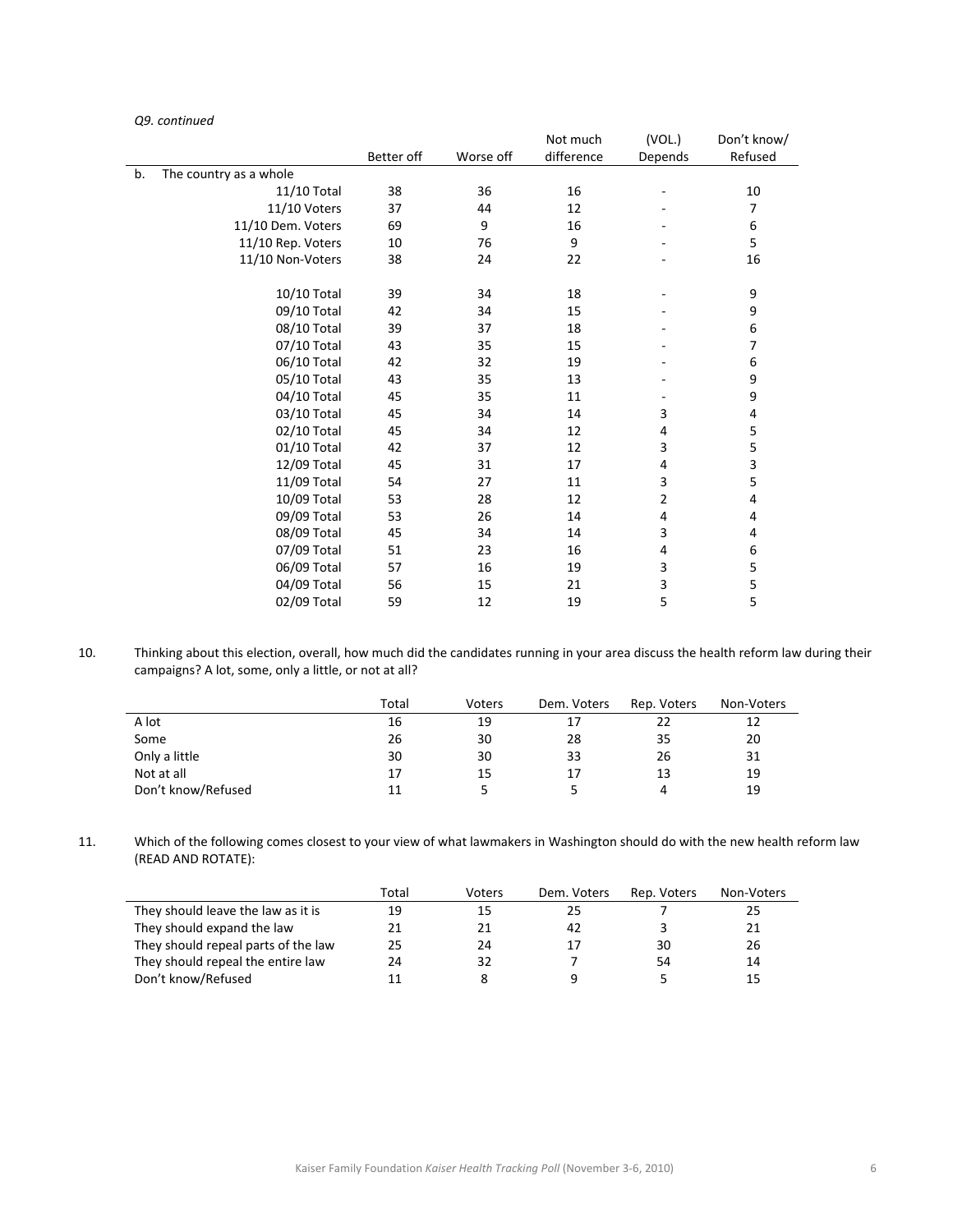| 12. | I'm going to read you several elements of the health reform law. For each, please tell me if you think lawmakers should keep it or |
|-----|------------------------------------------------------------------------------------------------------------------------------------|
|     | repeal it. First/Next, (READ AND RANDOMIZE ITEMS). Should lawmakers keep or repeal this part of the law?                           |

|    |                                                       |         |          | (VOL.) Keep it |             |
|----|-------------------------------------------------------|---------|----------|----------------|-------------|
|    |                                                       |         |          | but make       | Don't know/ |
|    |                                                       | Keep    | Repeal   | changes        | Refused     |
| a. | The law will prohibit insurance companies from        |         |          |                |             |
|    | denying coverage because of a person's medical        |         |          |                |             |
|    | history or health condition                           |         |          |                |             |
|    | Total                                                 | 71      | 26       | 1              | 3           |
|    | <b>Total Voters</b>                                   | 70      | 26       | $\mathbf 1$    | 3           |
|    | Dem. Voters                                           | 82      | 16       | 1              | 1           |
|    | Rep. Voters                                           | 61      | 35       | 1<br>$\ast$    | 4           |
|    | Non-Voters                                            | 72      | 26       |                | 2           |
| b. | The law will require nearly all Americans to have     |         |          |                |             |
|    | health insurance or else pay a fine                   |         |          |                |             |
|    | Total                                                 | 27      | 68       | 2              | 3           |
|    | <b>Total Voters</b>                                   | 25      | 70       | $\overline{2}$ | 3           |
|    | Dem. Voters                                           | 44      | 49       | 4              | 3           |
|    | Rep. Voters<br>Non-Voters                             | 9<br>31 | 88<br>64 | 1<br>1         | 2<br>4      |
|    | The law gradually closes the Medicare prescription    |         |          |                |             |
| c. | drug "doughnut hole" or coverage gap so seniors will  |         |          |                |             |
|    | no longer be required to pay the full cost of their   |         |          |                |             |
|    | medications when they reach the gap                   |         |          |                |             |
|    | Total                                                 | 72      | 22       | 1              | 5           |
|    | <b>Total Voters</b>                                   | 67      | 25       | 1              | 6           |
|    | Dem. Voters                                           | 87      | 8        | $\mathbf{1}$   | 3           |
|    | Rep. Voters                                           | 50      | 41       | 2              | 8           |
|    | Non-Voters                                            | 78      | 18       | 1              | 3           |
| d. | The law will increase the Medicare payroll tax on     |         |          |                |             |
|    | earnings for upper income Americans                   |         |          |                |             |
|    | Total                                                 | 54      | 39       | 1              | 6           |
|    | <b>Total Voters</b>                                   | 49      | 45       | 1              | 5           |
|    | Dem. Voters                                           | 75      | 20       | 2              | 3           |
|    | Rep. Voters                                           | 27      | 69       | 1              | 4           |
|    | Non-Voters                                            | 61      | 30       | 1              | 8           |
| e. | The law provides tax credits to small businesses that |         |          |                |             |
|    | offer coverage to their employees                     |         |          |                |             |
|    | Total                                                 | 78      | 18       | 1              | 3           |
|    | <b>Total Voters</b>                                   | 74      | 22       | $\mathbf 1$    | 3           |
|    | Dem. Voters                                           | 92      | 6        | $\ast$         | 1           |
|    | Rep. Voters                                           | 59      | 36       | 2              | 3           |
|    | Non-Voters                                            | 85      | 12       | $\ast$         | 3           |
| f. | The law will provide financial help to low and        |         |          |                |             |
|    | moderate income Americans who don't get insurance     |         |          |                |             |
|    | through their jobs to help them purchase coverage     |         |          |                |             |
|    | Total                                                 | 71      | 24       | 1              | 4           |
|    | <b>Total Voters</b>                                   | 62      | 33       | 1              | 4           |
|    | Dem. Voters                                           | 85      | 12       | 1              | 2           |
|    | Rep. Voters<br>Non-Voters                             | 39      | 54       | 1              | 6           |
|    |                                                       | 84      | 12       | $\mathbf{1}$   | 3           |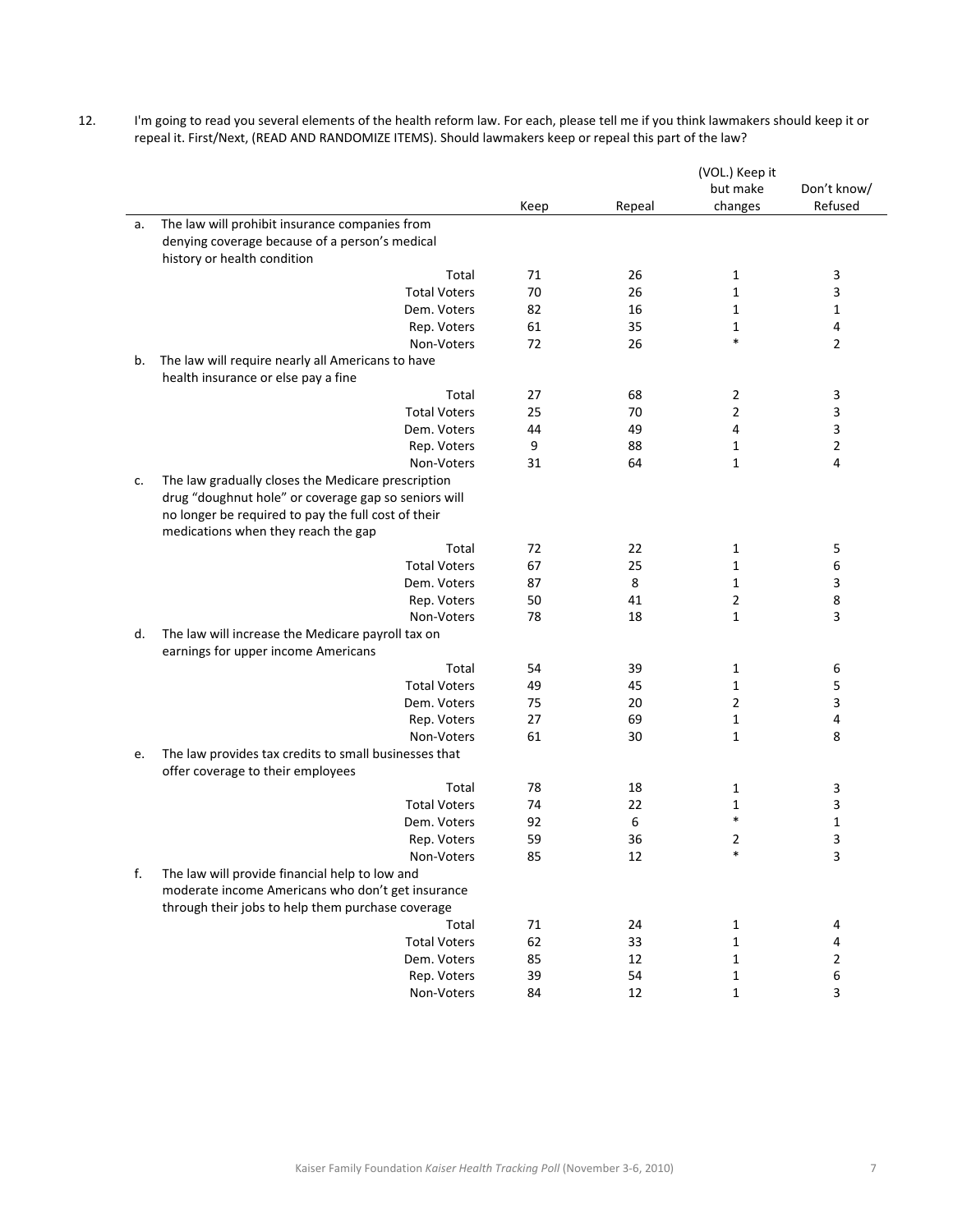13. Please tell me if each of the following does or does not describe your own feelings about the health reform law. The first is (INSERT & RANDOMIZE, ALWAYS ASK ITEM C "ANGRY" LAST). Does this describe your own feelings about the health reform law, or not? How about (INSERT NEXT ITEM)?

|    |                                         | Describes | Does not describe | Don't know/Refused |
|----|-----------------------------------------|-----------|-------------------|--------------------|
| a. | Confused                                |           |                   |                    |
|    | 11/10 Total                             | 52        | 46                | $\mathbf 2$        |
|    | 11/10 Total Voters                      | 48        | 49                | $\mathbf 2$        |
|    | 11/10 Dem. Voters                       | 44        | 53                | $\overline{2}$     |
|    | 11/10 Rep. Voters                       | 50        | 47                | $\overline{2}$     |
|    | 11/10 Non-Voters                        | 57        | 40                | $\mathbf 2$        |
|    |                                         |           |                   |                    |
|    | 10/10 Total                             | 47        | 50                | 4                  |
|    | 09/10 Total                             | 53        | 45                | $\overline{2}$     |
|    | 08/10 Total                             | 45        | 55                | 1                  |
|    | 07/10 Total                             | 43        | 55                | $\overline{2}$     |
|    | 06/10 Total                             | 42        | 57                | $\mathbf 1$        |
|    | 05/10 Total                             | 44        | 54                | $\overline{2}$     |
|    | 04/10 Total                             | 55        | 45                | $\mathbf 1$        |
|    | 12/09 Total <sup>4</sup>                | 48        | 52                | *                  |
|    | 10/09 Total                             | 49        | 50                | $\mathbf 1$        |
|    | 09/09 Total                             | 48        | 51                | $\mathbf 1$        |
|    | 08/09 Total                             | 46        | 53                | 2                  |
| b. | Enthusiastic                            |           |                   |                    |
|    | 11/10 Total                             | 35        | 62                | 4                  |
|    | 11/10 Total Voters                      | 33        | 65                | $\overline{2}$     |
|    | 11/10 Dem. Voters                       | 59        | 38                | 3                  |
|    | 11/10 Rep. Voters                       | 11        | 88                | $\mathbf 1$        |
|    | 11/10 Non-Voters                        | 37        | 57                | 6                  |
|    | 10/10 Total                             | 30        | 66                | 3                  |
|    | 09/10 Total                             | 30        | 67                | 3                  |
|    | 08/10 Total                             | 30        | 69                | $\mathbf 1$        |
| c. |                                         |           |                   |                    |
|    | Angry<br>11/10 Total                    | 32        | 67                | 1                  |
|    |                                         | 38        | 61                | 1                  |
|    | 11/10 Total Voters<br>11/10 Dem. Voters |           |                   | $\mathbf{1}$       |
|    |                                         | 16        | 84<br>40          |                    |
|    | 11/10 Rep. Voters                       | 59        |                   | $\mathbf 1$        |
|    | 11/10 Non-Voters                        | 23        | 75                | $\overline{2}$     |
|    | 10/10 Total                             | 28        | 68                | 4                  |
|    | 09/10 Total                             | 32        | 66                | $\overline{2}$     |
|    | 08/10 Total                             | 31        | 67                | $\mathbf 1$        |
|    | 07/10 Total                             | 28        | 70                | $\overline{2}$     |
|    | 06/10 Total                             | 31        | 67                | $\mathbf 2$        |
|    | 05/10 Total                             | 30        | 69                | $\overline{2}$     |
|    | 04/10 Total                             | 30        | 69                | $\mathbf 1$        |
|    | 12/09 Total                             | 35        | 64                | $\mathbf 1$        |
|    | 10/09 Total                             | 40        | 59                | $\mathbf{1}$       |
|    | 09/09 Total                             | 31        | 67                | 1                  |

<sup>4</sup> Trend wording before April <sup>2010</sup> was "Please tell me if each of the following does or does not describe your own feelings about the health care reform plans being discussed in Washington."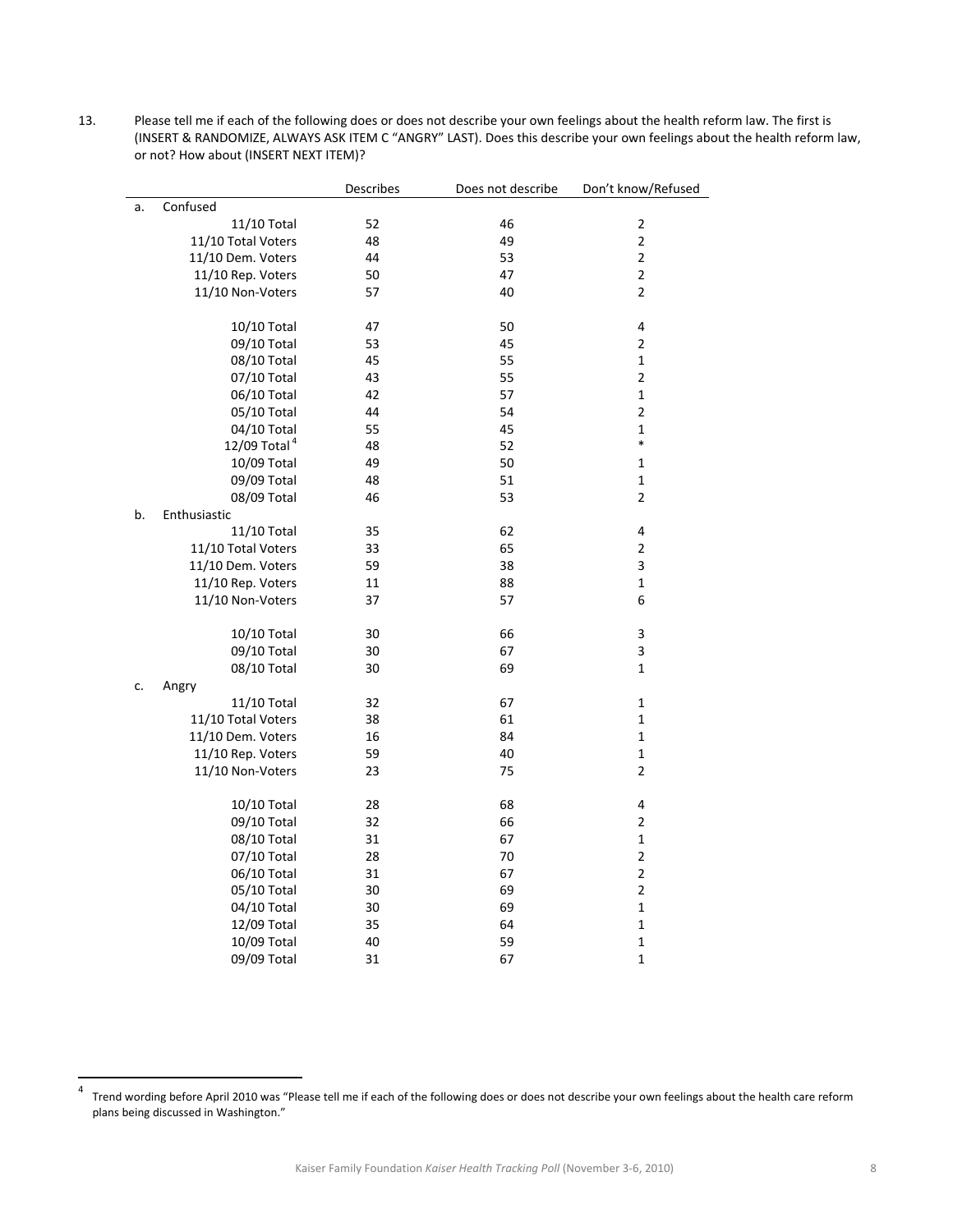14. Which comes closer to the way you feel: Would you say you are angry about (health reform in particular), or would you say that you are angry about (the general direction in Washington and health reform is one of many things upsetting you)? (ROTATE OPTIONS IN PARENTHESES)

| Based on those who feel 'angry' about health reform law |  |  |
|---------------------------------------------------------|--|--|
|---------------------------------------------------------|--|--|

| $5.7.0000$ $1.7.0000$ $1.0000$                                                         |                             |                             |                     |                |                |                |                |                |
|----------------------------------------------------------------------------------------|-----------------------------|-----------------------------|---------------------|----------------|----------------|----------------|----------------|----------------|
|                                                                                        |                             |                             | 11/10               | 11/10          | 11/10          |                |                |                |
|                                                                                        | 11/10                       | 11/10                       | Dem.                | Rep.           | Non-           | 10/10          | 09/10          | 08/10          |
|                                                                                        | Total                       | Voters                      | Voters <sup>5</sup> | Voters         | Voters         | Total          | Total          | Total          |
| Angry about health reform in<br>particular                                             | 22                          | 19                          |                     | 14             | 31             | 21             | 20             | 13             |
| Angry about the general direction in                                                   |                             |                             |                     |                |                |                |                |                |
| Washington and health reform is<br>one of many things upsetting you                    | 76                          | 79                          |                     | 84             | 68             | 75             | 77             | 84             |
| Don't know/Refused                                                                     | $\overline{2}$<br>$(n=500)$ | $\overline{2}$<br>$(n=390)$ | $(n=63)$            | 1<br>$(n=286)$ | 1<br>$(n=110)$ | 4<br>$(n=374)$ | 3<br>$(n=404)$ | 3<br>$(n=419)$ |
|                                                                                        |                             |                             |                     |                |                |                |                |                |
| <b>Based on Total respondents</b>                                                      |                             |                             |                     |                |                |                |                |                |
|                                                                                        |                             |                             | 11/10               | 11/10          | 11/10          |                |                |                |
|                                                                                        | 11/10                       | 11/10                       | Dem.                | Rep.           | Non-           | 10/10          | 09/10          | 08/10          |
|                                                                                        | Total                       | Voters                      | Voters              | Voters         | Voters         | Total          | Total          | Total          |
| Angry (NET)                                                                            | 32                          | 38                          | 16                  | 59             | 23             | 27             | 32             | 31             |
| Angry about health reform in<br>particular                                             | 7                           | 7                           | 6                   | 9              | 7              | 6              | 6              | 4              |
| Angry about the general<br>direction in Washington and<br>health reform is one of many | 24                          | 30                          | 8                   | 50             | 16             | 21             | 25             | 26             |
| things upsetting you<br>Don't know/Refused                                             | $\mathbf{1}$                | 1                           | 1                   | $\mathbf{1}$   | $\ast$         | $\mathbf 1$    | 1              | 1              |
| Do not feel angry about health<br>reform/ Undetermined view                            | 68                          | 62                          | 84                  | 41             | 77             | 72             | 68             | 69             |

<sup>5</sup> Number too small to reliably show responses for Dem Voters.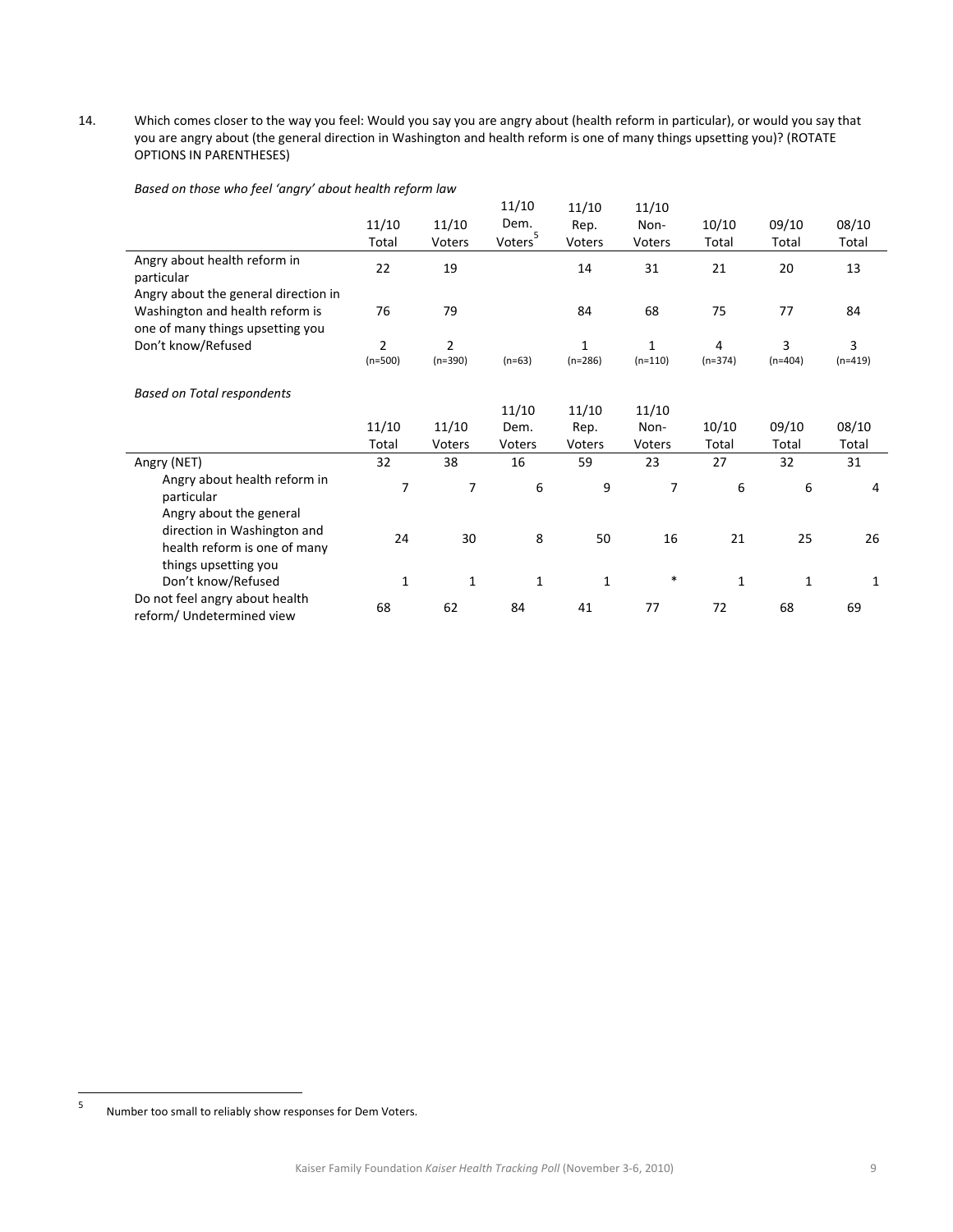## **DEMOGRAPHICS**

Finally, I have just a few questions we will use to describe the people who took part in our survey…

#### D1. Record respondent's sex

|        | Total | All voters |
|--------|-------|------------|
| Male   | 49    | 48         |
| Female | 51    | 52         |

D3. Are you NOW self-employed, working full-time for an employer, working part-time for an employer, are you retired, or are you not employed for pay?

|                           | Total          | All voters    |
|---------------------------|----------------|---------------|
| Self-employed             | 11             | 13            |
| Full-time for an employer | 36             | 37            |
| Part-time for an employer | 12             | 10            |
| Retired                   | 19             | 26            |
| Not employed              | 15             | 10            |
| Homemaker (VOL.)          | 2              | 1             |
| Student (VOL.)            | $\mathfrak{p}$ | 1             |
| Disabled (VOL.)           | 2              | $\mathcal{P}$ |
| Don't know/Refused        | 1              | 2             |

D4. Are you, yourself, now covered by any form of health insurance or health plan or do you not have health insurance at this time? (READ IF NECESSARY: A health plan would include any private insurance plan through your employer or a plan that you purchased yourself, as well as a government program like Medicare or [Medicaid/Medi‐CAL])?

|                                 | Total | All voters |
|---------------------------------|-------|------------|
| Covered by health insurance     | 80    | 86         |
| Not covered by health insurance | 19    | 12         |
| Don't know/Refused              |       |            |

D4a. Which of the following is your MAIN source of health insurance coverage? Is it a plan through your or your spouse's employer, a plan you purchased yourself, are you covered by Medicare or (Medicaid/Medi‐CAL), some other government program, or do you get your health insurance from somewhere else? (ENTER ONE ONLY)

#### *Based on those who have health insurance*

|                                          | Total      | All voters |
|------------------------------------------|------------|------------|
| Plan through your/your spouse's employer | 53         | 56         |
| Plan you purchased yourself              | 11         | 12         |
| Medicare                                 | 18         | 19         |
| Medicaid/Medi-CAL                        | 7          | 4          |
| Some other government program            | 5          | 4          |
| Somewhere else (SPECIFY)                 | 5          | 3          |
| Don't know/Refused                       |            |            |
|                                          | $(n=1261)$ | (n=906)    |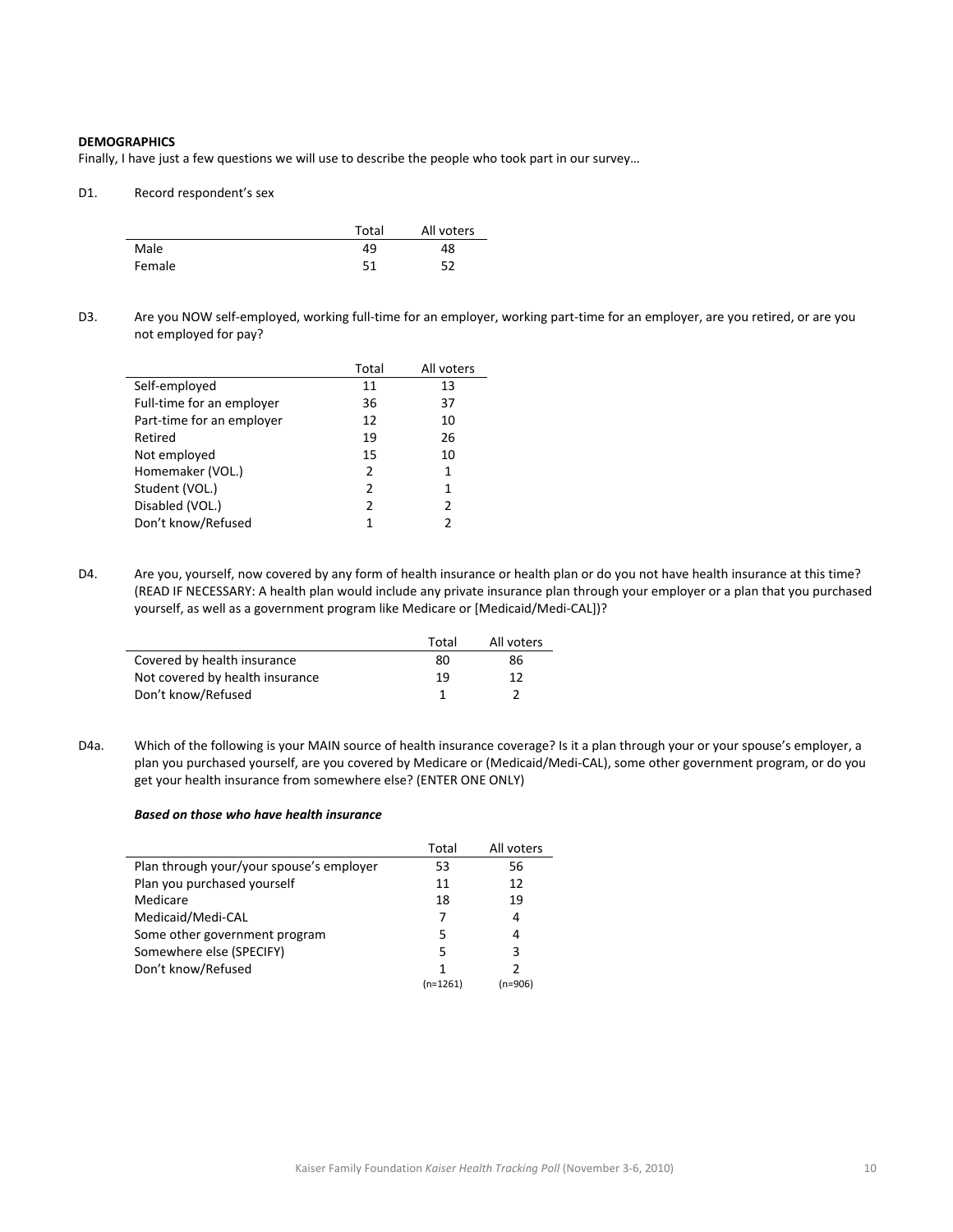## D5. What is your age? (RECORD EXACT AGE AS TWO-DIGIT CODE.)

D6. Could you please tell me if you are between the ages of (READ LIST)...

|                    | Total | All voters |
|--------------------|-------|------------|
| 18-29              | 18    | 9          |
| $30 - 49$          | 38    | 35         |
| 50-64              | 25    | 31         |
| 65 and older       | 18    | 23         |
| Don't know/Refused | 1     | 2          |

D8. In politics today, do you consider yourself a [ROTATE: Republican, Democrat/Democrat, Republican], an Independent, or what?

|                                        | Total | All voters |
|----------------------------------------|-------|------------|
| Republican                             | 25    | 31         |
| Democrat                               | 35    | 34         |
| Independent                            | 30    | 27         |
| Or what (Other and None included here) | h     |            |
| Don't know/Refused                     |       |            |

D8a. Do you LEAN more towards the [ROTATE: Republican Party or the Democratic Party/Democratic Party or the Republican Party]?

|                             | Total | All voters |
|-----------------------------|-------|------------|
| Republican/Lean Republican  | 37    | 44         |
| Democrat/Lean Democratic    | 45    | 43         |
| Other/Don't lean/Don't know | 18    | 13         |

#### **Five‐Point Party ID**

|                             | Total | All voters |
|-----------------------------|-------|------------|
| Democrat                    | 35    | 34         |
| Independent Lean Democratic | 10    | 9          |
| Independent/Don't lean      | 18    | 13         |
| Independent Lean Republican | 12    | 13         |
| Republican                  | 25    | 31         |
| Undesignated                | *     | $\ast$     |

D9. Would you say your views in most political matters are liberal, moderate or conservative?

|                    | Total | All voters |
|--------------------|-------|------------|
| Liberal            | 21    | 19         |
| Moderate           | 36    | 36         |
| Conservative       | 37    | 41         |
| Don't know/Refused | 6     | Δ          |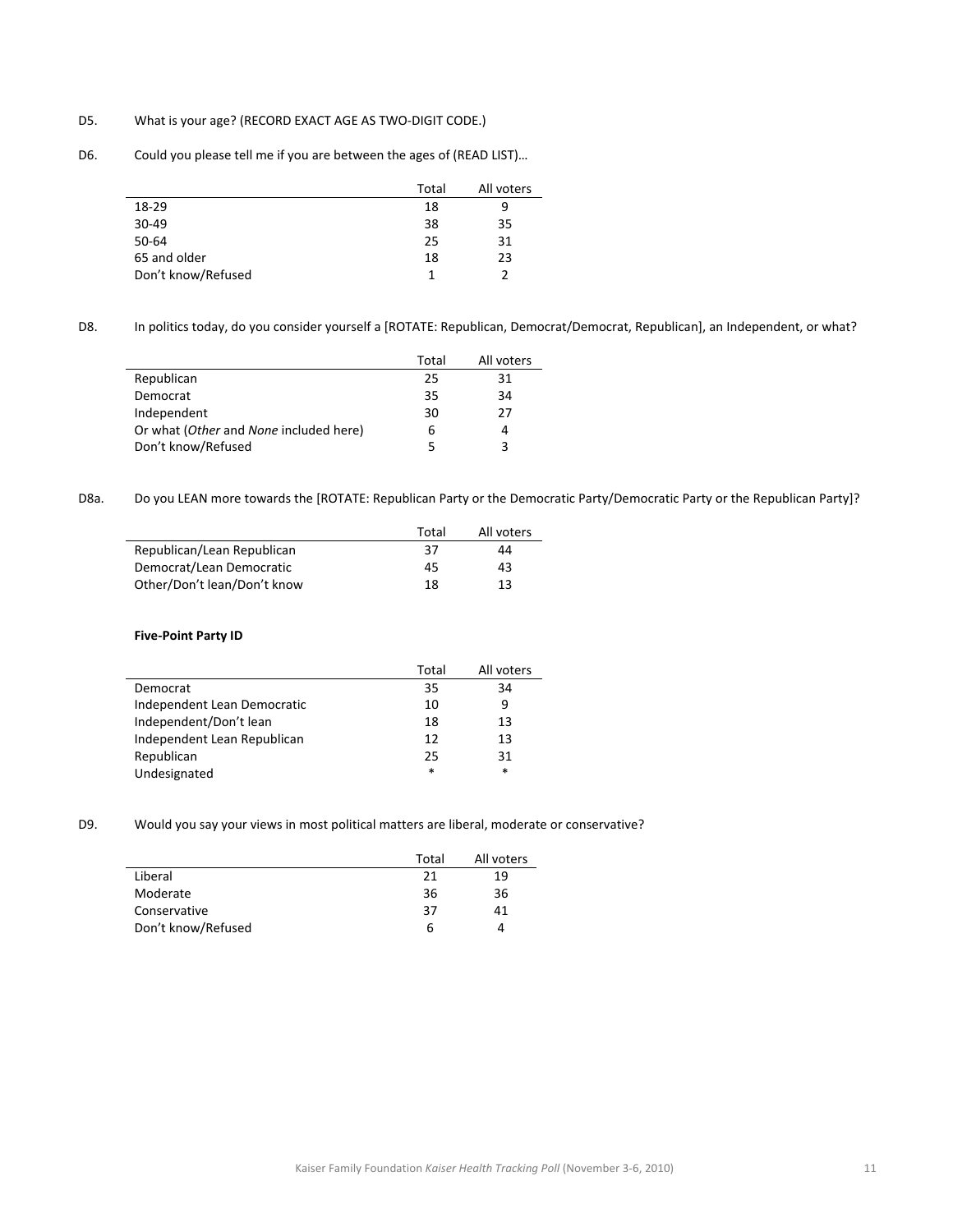D10d. Do you consider yourself to be a supporter of the Tea Party movement, or not?

|                                           | Total | All voters |
|-------------------------------------------|-------|------------|
| Yes, supporter of Tea Party movement      | 29    | 35         |
| No, not a supporter of Tea Party movement | 57    | 56         |
| Don't know/Refused                        | 14    | ч          |

## D11. What is the LAST grade or class that you COMPLETED in school? (DO NOT READ)

|                                                                                                                          | Total | All voters |
|--------------------------------------------------------------------------------------------------------------------------|-------|------------|
| None, or grade 1-8                                                                                                       | 4     |            |
| High school incomplete (grades 9-11)                                                                                     | 8     |            |
| High school graduate (grade 12 or GED certificate)                                                                       | 32    | 29         |
| Technical, trade or vocational school AFTER high school                                                                  |       | 2          |
| Some college, no four-year degree (includes associate degree)                                                            | 24    | 25         |
| College graduate (B.S., B.A., or other four-year degree)                                                                 | 18    | 23         |
| Post-graduate or professional schooling after college<br>(e.g., toward a Master's degree or Ph.D; law or medical school) | 10    | 14         |
| Don't know/Refused                                                                                                       |       |            |

- D12. Are you, yourself, of Hispanic or Latino background, such as Mexican, Puerto Rican, Cuban, or some other Spanish background?
- D13. What is your race? Are you white, black, Asian or some other race? (IF RESPONDENT SAYS HISPANIC ASK: Do you consider yourself a white Hispanic or a black Hispanic?

|                                         | Total | All voters |
|-----------------------------------------|-------|------------|
| White, non-Hispanic                     | 67    | 76         |
| Total non-White                         | 30    | 20         |
| Black or African-American, non-Hispanic | 11    | 10         |
| Hispanic                                | 13    | 6          |
| Asian, non-Hispanic                     | 3     |            |
| Other/Mixed race, non-Hispanic          | 3     |            |
| Undesignated                            |       |            |

D14. Last year – that is, in 2009 – what was your total family income from all sources, before taxes? Just stop me when I get to the right category. (READ)

|                                 | Total | All voters |
|---------------------------------|-------|------------|
| Less than \$20,000              | 17    | 10         |
| \$20,000 to less than \$30,000  | 14    | 10         |
| \$30,000 to less than \$40,000  | 11    | 10         |
| \$40,000 to less than \$50,000  | 9     | 9          |
| \$50,000 to less than \$75,000  | 13    | 14         |
| \$75,000 to less than \$90,000  | 7     | 9          |
| \$90,000 to less than \$100,000 | 3     | 5          |
| \$100,000 or more               | 12    | 16         |
| Don't know/Refused              | 14    | 17         |

END OF INTERVIEW: That's all the questions I have. Thanks for your time.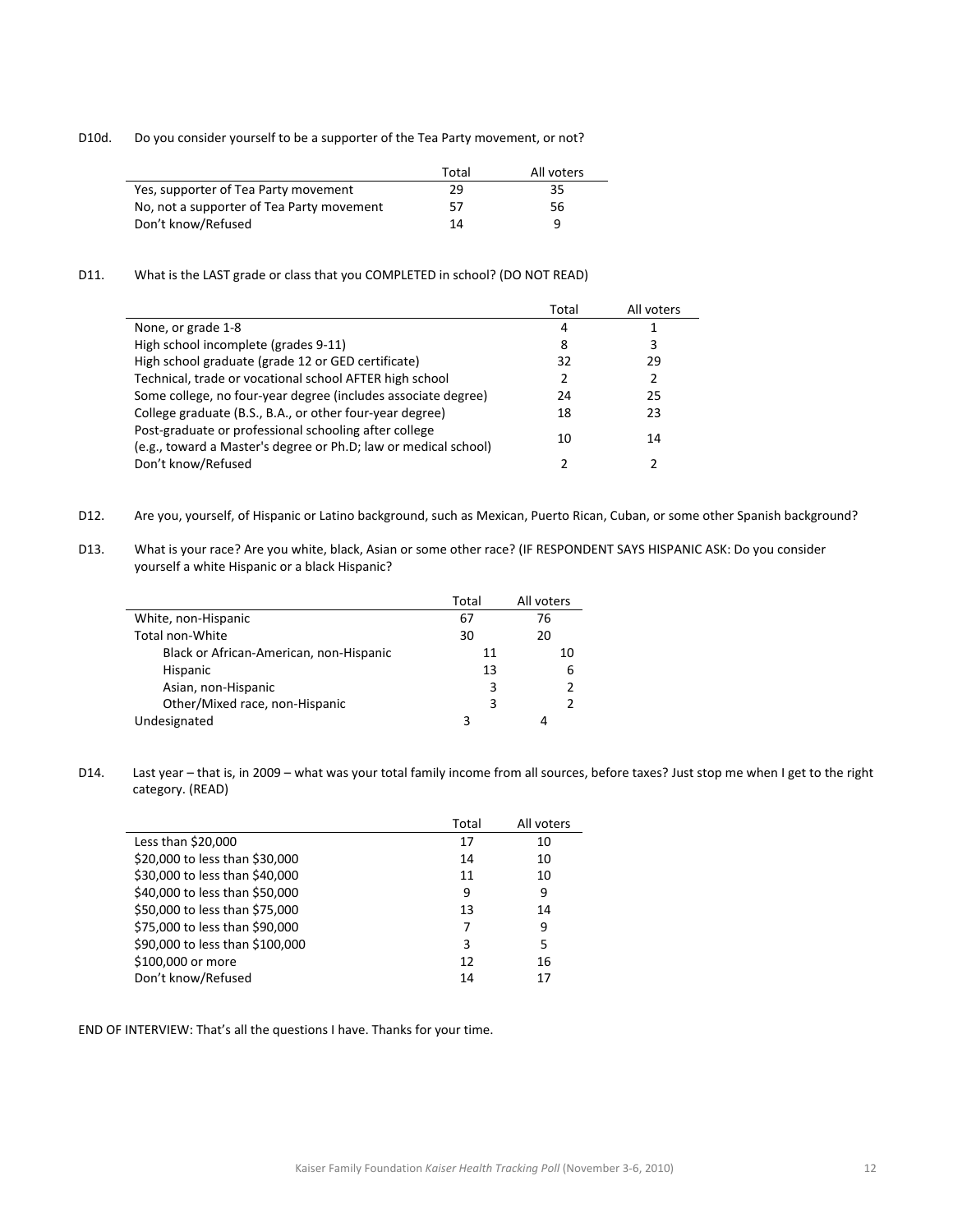Trend Information:

| $10/10$ : | Kaiser Family Foundation Kaiser Health Tracking Poll (October 5-10, 2010)    |
|-----------|------------------------------------------------------------------------------|
| 09/10:    | Kaiser Family Foundation Kaiser Health Tracking Poll (September 14-19, 2010) |
| $08/10$ : | Kaiser Family Foundation Kaiser Health Tracking Poll (August 16-22, 2010)    |
| 07/10:    | Kaiser Family Foundation Kaiser Health Tracking Poll (July 8-13, 2010)       |
| 06/10:    | Kaiser Family Foundation Kaiser Health Tracking Poll (June 17-22, 2010)      |
| $05/10$ : | Kaiser Family Foundation Kaiser Health Tracking Poll (May 11-16, 2010)       |
| 04/10:    | Kaiser Family Foundation Kaiser Health Tracking Poll (April 9-14, 2010)      |
| 03/10:    | Kaiser Family Foundation Kaiser Health Tracking Poll (March 10-15, 2010)     |
| $02/10$ : | Kaiser Family Foundation Kaiser Health Tracking Poll (February 11-15, 2010)  |
| $01/10$ : | Kaiser Family Foundation Kaiser Health Tracking Poll (January 7-12, 2010)    |
| 12/09:    | Kaiser Family Foundation Kaiser Health Tracking Poll (December 7-13, 2009)   |
| 11/09:    | Kaiser Family Foundation Kaiser Health Tracking Poll (November 5-12, 2009)   |
| 10/09:    | Kaiser Family Foundation Kaiser Health Tracking Poll (October 8-15, 2009)    |
| 09/09:    | Kaiser Family Foundation Kaiser Health Tracking Poll (September 11-18, 2009) |
| 08/09:    | Kaiser Family Foundation Kaiser Health Tracking Poll (August 4-11, 2009)     |
| 07/09:    | Kaiser Family Foundation Kaiser Health Tracking Poll (July 7-14, 2009)       |
| 06/09:    | Kaiser Family Foundation Kaiser Health Tracking Poll (June 1-8, 2009)        |
| 04/09:    | Kaiser Family Foundation Kaiser Health Tracking Poll (April 2-8, 2009)       |
| 02/09:    | Kaiser Family Foundation Kaiser Health Tracking Poll (February 3-12, 2009)   |